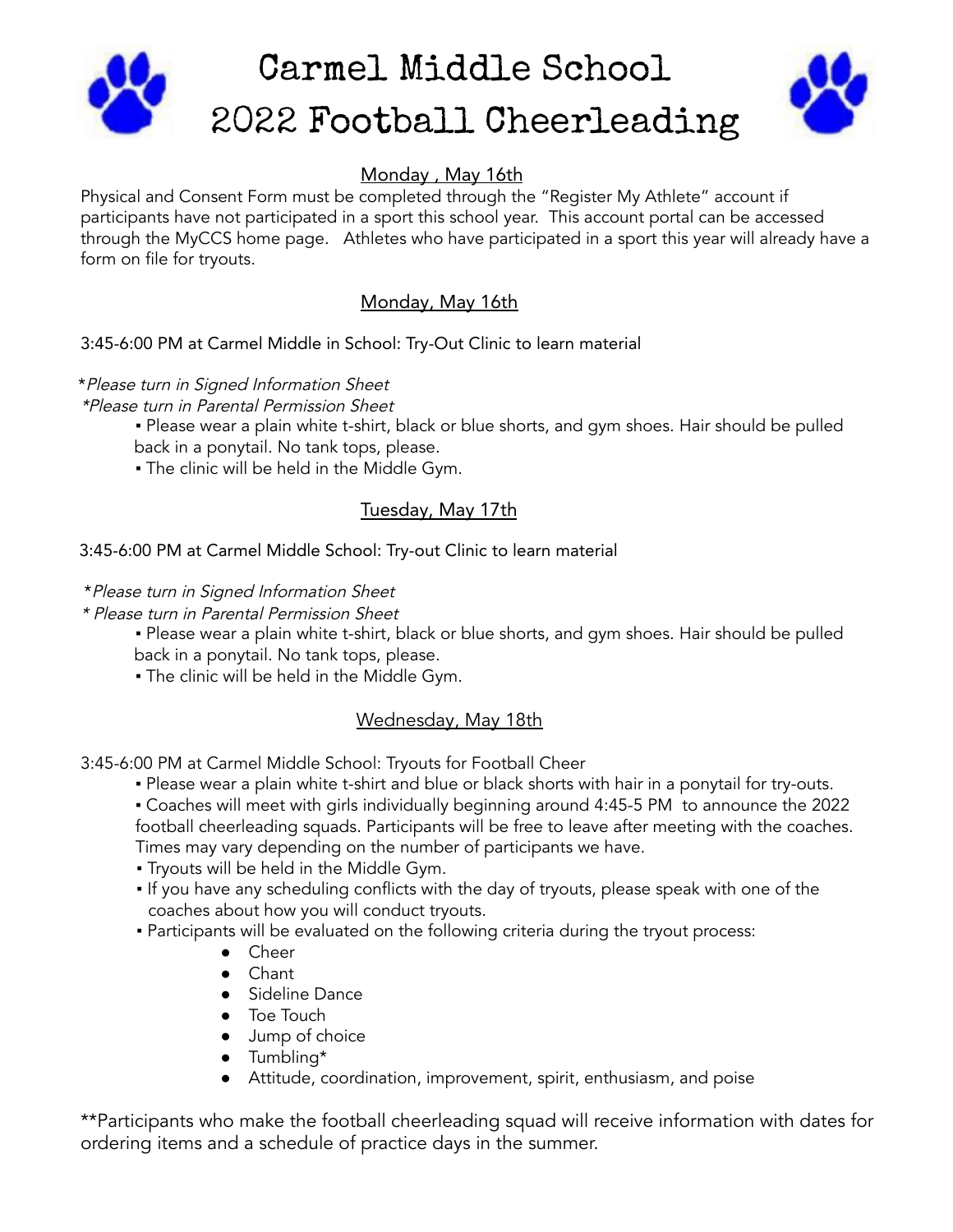Estimated Costs Practice Uniform- \$50.00 1 pair of Briefs- \$14.00 2 Bodysuits (one white, one blue)- \$25.00 each Shoes- \$54.00 Hairbow- \$9.00 Poms- \$25.00 Backpack (Optional)- \$45.00 3-Pack of Crew Socks (Optional)- \$13.00 Spiritwear (Optional)- \$35.00

#### \* cheerleaders with bodysuits, poms, and/or briefs in good condition may use them again this year. Approval must be given by the coach. Actual season costs subject to change.

### Football Cheerleading Season

In addition to cheering football, cheerleaders may be required to attend a volleyball game, tennis match, or cross country meet to show support.

The Carmel Middle School Cheer Program is a part of the Athletic Department. Therefore, ALL cheerleaders are subject to all policies in the Carmel Middle School Athletic Handbook for students and parents. In addition, the following rules and regulations apply:

- **EXTED Attendance at all home games and any selected away games is required.**
- A captain will be selected for each game. That cheerleader will provide an after-school snack for the squad, although parents may decide on another method of meal delivery. Captains will rotate for each game.
- Practices will be arranged by the coaches and will be held as needed. Practices will be held after school from 4:00-5:30. We will most likely practice 1-2 times per week, depending on the schedule of games. Unexcused absences may result in sitting the next scheduled game.
- Uniforms will be assigned at the beginning of the season. Each cheerleader is responsible for all pieces of their uniform. The entire uniform must be cleaned and returned at the agreed upon date at the end of the season.
- A cheerleader participating on a Carmel Middle School team may practice and compete with an outside all-star program or non-school team, provided the practices do not conflict with any scheduled games or practices for the middle school. Absences due to participating in non-school activities will be counted as an unexcused absence and the coach will assign an appropriate consequence. Please consult with outside programs before committing to Carmel Middle School Cheerleading.

Thank you for your interest in the Carmel Middle School Cheerleading Program! We are very excited for the upcoming school year and look forward to seeing you at tryouts. It is important for you to know how we view cheerleaders at the middle school level. As we see it, cheerleaders provide leadership, promote school spirit, enthusiasm, teamwork, and sportsmanship – win or lose.

7<sup>th</sup> Grade Football Cheerleading Coach: Franci Bender [fbender@ccs.k12.in.us](mailto:fbender@ccs.k12.in.us)

8<sup>th</sup> Grade Football Cheerleading Coach: Kari Holloman [kholloma@ccs.k12.in.us](mailto:kholloma@ccs.k12.in.us)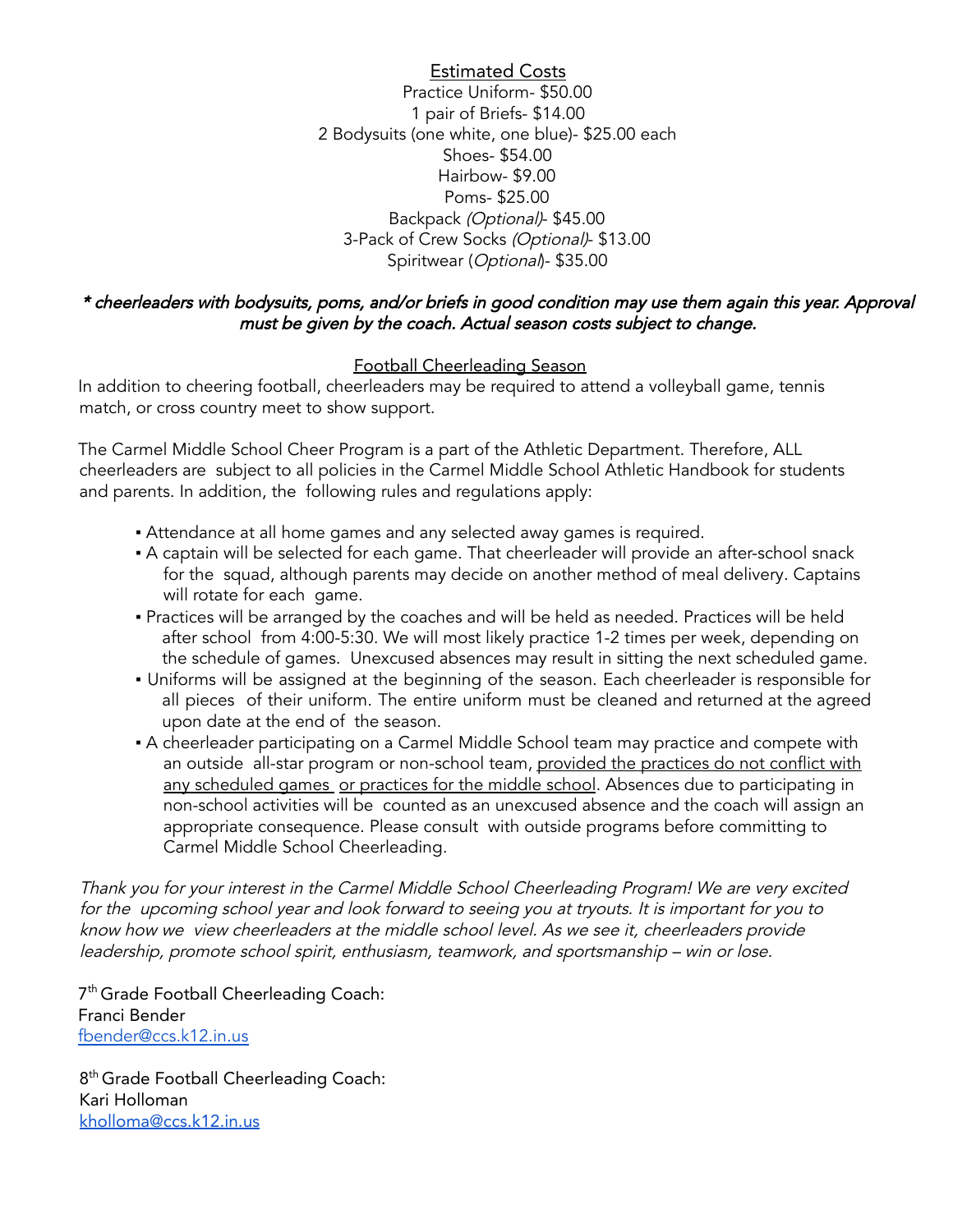# **Football Cheerleading Information Sheet**

To be turned in at try-outs. Do not turn into the main office.

| Grade: $\_\_\_\_\_\_\_\_\_\_\_\_$ |                                          |  |
|-----------------------------------|------------------------------------------|--|
|                                   |                                          |  |
|                                   | <b>Potential Cheerleader Information</b> |  |
|                                   |                                          |  |
|                                   |                                          |  |
|                                   |                                          |  |

Potential cheerleaders will be scored by the Carmel Middle School coaches based on the following categories:

- Cheer
- Chant
- **Sideline Dance**
- Toe Touch
- Jump of choice
- Tumbling\*
- Attitude, coordination, improvement, spirit, enthusiasm, and poise

\*Tumbling is NOT a requirement to be a Carmel Middle School cheerleader

<sup>I</sup> have read the cheerleader's responsibilities and understand the privilege of being <sup>a</sup> Carmel Middle School cheerleader. I will abide by these rules and regulations and those of the Athletic Department if chosen for the <sup>2022</sup> football cheer squad. <sup>I</sup> understand that if <sup>I</sup> do not follow the rules <sup>I</sup> will receive consequences and may be suspended and or dropped from the cheerleading squad. <sup>I</sup> will cooperate fully with the coaches and all persons and organizations concerned to promote school spirit and good sportsmanship at Carmel Middle School. At times, whether at school or away from school or on social media, <sup>I</sup> will conduct myself in <sup>a</sup> manner that best represents the students and faculty at Carmel Middle School.

| Potential Cheerleader Signature: |  |  |
|----------------------------------|--|--|
|----------------------------------|--|--|

Potential Cheerleader Printed Name: \_\_\_\_\_\_\_\_\_\_\_\_\_\_\_\_\_\_\_\_\_\_\_\_\_\_\_\_\_\_\_\_\_\_\_\_\_\_\_\_\_\_\_\_\_\_\_\_\_\_\_\_\_